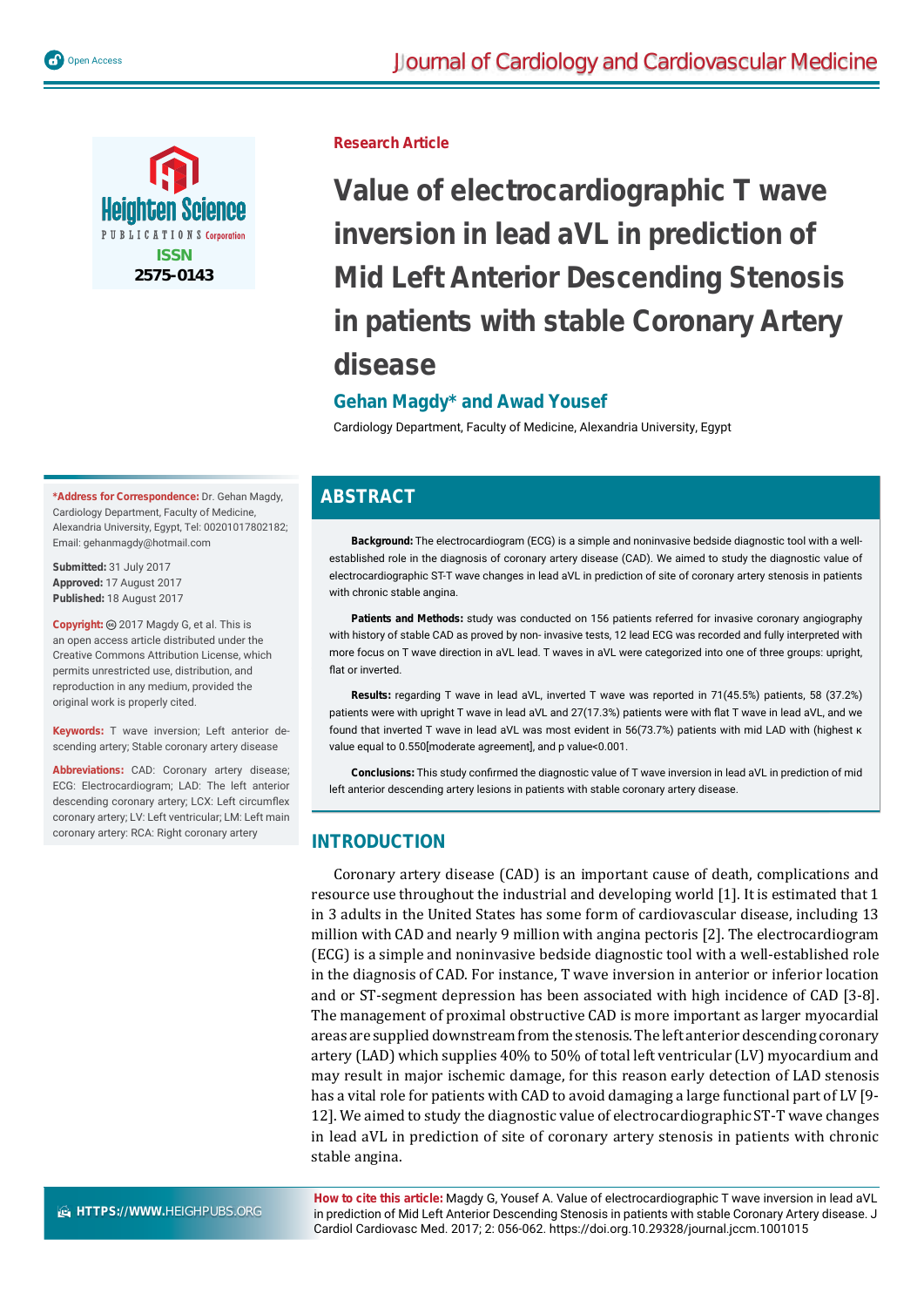

### **METHODS**

#### **Study populations**

This study is a prospective observational study was conducted in one year between January 2015 to December 2015 , and included 156 patients referred to Alexandria main University hospital for invasive coronary angiography with history of stable CAD as proved by non- invasive tests (ECG, stress echocardiography, treadmill exercise, myocardial perfusion imaging or multi-slice computed tomography coronary angiography),exclusion criteria were clinical situations that may result in secondary aVL lead T wave inversion and /or ST segment depression as bundle branch block either left or right, left ventricular hypertrophy and strain and paced ventricular rhythms.

### **METHODS**

An informed consent was obtained from all patients, and the study was approved by the ethical committee. Each patient was subjected to:

### **Clinical evaluation**

Including full history taking including age, gender, CAD risk factors, clinical examination including heart rate and blood pressure.

### **Electrocardiogram [13]**

ECG was recorded in a 12-lead format at a paper speed of 25 mm/s and fully interpreted with more focus on T wave direction in aVL lead. T waves in aVL were categorized into one of three groups: upright, ϐlat or inverted and ST segment were categorized as isoelectric, depressed or elevated.

### **Coronary angiography [13,14]**

It was done to all patients, the left main coronary artery (LM), LAD, left circumflex (LCX), and right coronary artery (RCA) were defined and plotted on the data sheet. The ostial lesion was defined as lesion affecting the origin of the vessel and or within 3 millimeters (mm) from the origin. Proximal LAD was defined as segment 3 mm from LAD origin to the first diagonal branch  $(D1)$ , mid LAD from D1 to second diagonal branch (D2) and distal LAD segment was beyond D2.Proximal LCX was defined as segment 3 mm after the origin of LCX to first obtuse marginal branch (OM1), mid LCX from OM1 to second obtuse marginal branch (OM2) and distal LCX was the segment beyond OM2.Proximal RCA 3 mm from RCA origin to the right ventricular branch, mid RCA from the right ventricular branch to RCA bifurcation and distal RCA was the segment beyond its bifurcation .Regarding lesion severity significant coronary artery disease is considered when lesion is **≥**50% luminal narrowing.

## **STATISTICAL ANALYSIS**

Statistical analysis was performed using SPSS 20 (Chicago, IL, USA).Continuous variables were presented as mean±SD, categorical variables were expressed as percentages and evaluated with a Chi square test or Fisher's exact test. In order to determine the predictive value of the T wave inversion the kappa coefficient was used to measure inter rater agreement for categorical items. Binary regression analysis was used to determine the most significant predictors of LAD stenosis. A probability value of p<0.05 was considered significant.

## **RESULTS**

### **Basic characteristics**

In this study 156 patients previously diagnosed chronic stable angina on clinical basis were included, 120 patients (76.9%) were males, their mean age 56.37±11.07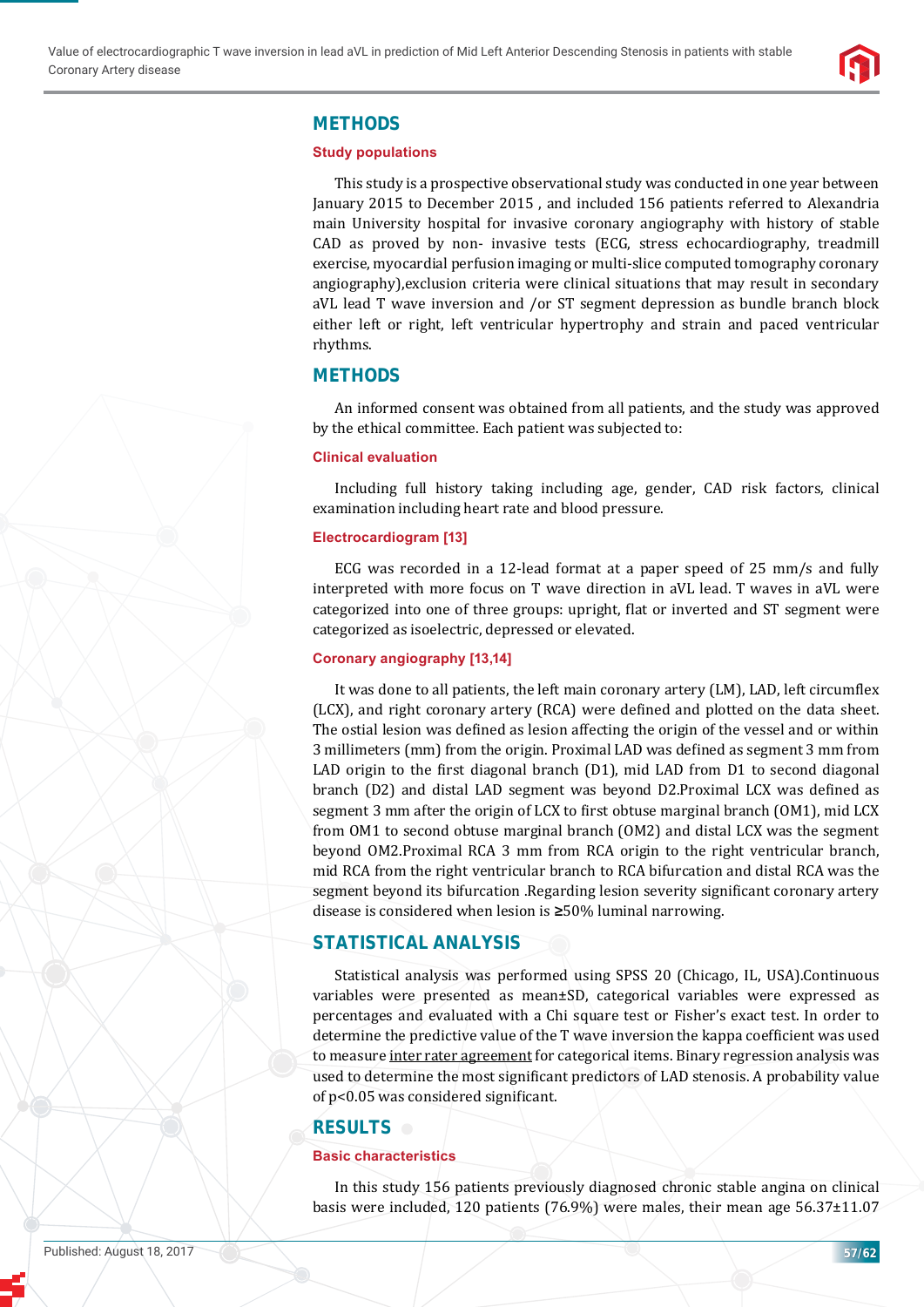

years. Smoking and hypertension were the most prevalent risk factors, 101(64.7%) patients were smokers, 94(60.3%)patients were hypertensive controlled on medications, 77(49.4%) patients were dyslipidemic, 65(41.6%) were diabetics, 60(38.5%) patients with family history of CAD and 12(7.7%) patients were with history of old cerebrovascular accidents, all patients were on full medical treatment for chronic stable angina including betablockers in 156(100%), acetyl salicylic acid in 156(100%) , oral nitrates in 135(86.5%), nicorandil in 21(13.4%), statins in 156(100%), angiotensin converting enzyme inhibitors in 45(28.8%). By examination the mean systolic blood pressure was 134.29±17.49mmHg, the mean diastolic blood pressure was 81.70±9.71mmHg, the mean heart rate was 65.32±10.25.

#### **Angiographic data**

Normal coronary angiograms were present in 21(13.5%), one vessel disease in  $62(39.7%)$ , 2 vessel disease in  $48(30.8%)$ , and multivessel disease were in  $25(16%)$ of cases, the LAD was the most commonly affected coronary artery in 109(69.9%), followed by the RCA in  $64(41\%)$ , and the LCX was in 54(34.6), and LM was in 9(5.8%) patients.

Regarding the segmental coronary artery stenosis distribution we found that the most common coronary artery affected in our study was the LAD, and among LAD lesions mid LAD lesions were the most prevalent than other LAD lesions accounting 76(48.7%), proximal LCX lesions 30(19.2%) were the most in all LCX lesions, also the mid RCA lesions 35(22.4%) were the common in all RCA lesions (Table 1).

#### **ECG data**

In our study 144(92.3%) patients were in sinus rhythm and only 12(7.7%) patients were in atrial fibrillation and the mean heart rate was  $74.29\pm13.13$ bpm.

Regarding T wave in lead aVL, inverted T wave was reported in 71(45.5%) patients [60(38.5%)patients was with isolated T wave inversion in lead aVL, and 11(7.1%) patients was in aVL and other leads] ,58 (37.2%) patients were with upright T wave in lead aVL and 27(17.3%) patients were with flat T wave in lead aVL.

Regarding ST segment in lead aVL, it was isoelectric in a large number of patient 126 patients (80.8%), depressed ST segment in 27 patients (17.3%) and elevated ST segment in 3 patients (1.9%). Other ECG abnormalities as (frequent premature contractions, poor R progression, T wave alternans) were present in about 14(9%) patients.

So the T wave inversion in lead aVL was the most common ECG finding in patients with stable CAD and we study its distribution according to different segmental stenosis of CAD as ( Table 2) and we found that T wave inversion in lead aVL was most common in 56(73.7%) patients with mid LAD stenosis (Figure 1).

To study the significance of T wave inversion in lead aVL in prediction of mid LAD stenosis using the Kappa test (κ), (highest κ value equal to 0.550[moderate agreement], and highest accuracy of  $77.56\%$ , and it was statistically significant p

| No (%)        | <b>LAD</b><br>$(n = 109)$ | <b>LCX</b><br>$(n = 54)$ | <b>RCA</b><br>$(n = 64)$ |
|---------------|---------------------------|--------------------------|--------------------------|
| Ostial        | 1(0.6)                    | 19(12.2)                 | 10(6.4)                  |
| Proximal      | 36(23.1)                  | 30(19.2)                 | 23(14.7)                 |
| Mid           | 76(48.7)                  | 7(4.5)                   | 35(22.4)                 |
| <b>Distal</b> | 16(10.3)                  | 11(7.1)                  | 17(10.9)                 |

Sescending, LCX: Left Circumflex, RCA: Right Coronary Artery.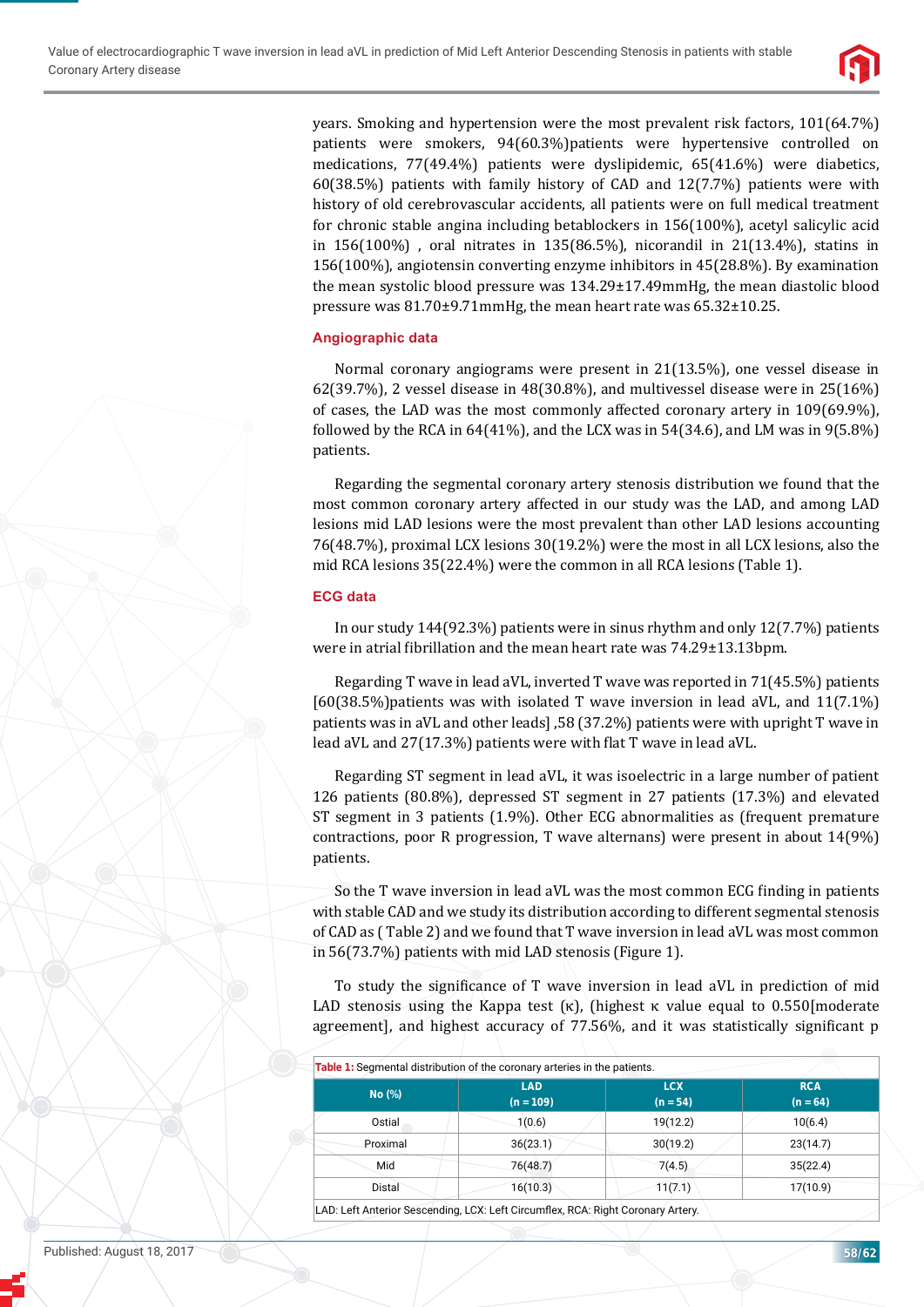

| Table 2: Distribution of T wave inversion in lead aVL according to different coronary artery segmental stenosis. |                             |                         |                |                          |  |  |
|------------------------------------------------------------------------------------------------------------------|-----------------------------|-------------------------|----------------|--------------------------|--|--|
|                                                                                                                  | Inverted T with in lead aVL |                         |                |                          |  |  |
|                                                                                                                  |                             | <b>No</b><br>$(n = 85)$ |                | <b>Yes</b><br>$(n = 71)$ |  |  |
|                                                                                                                  | <b>No</b>                   | %                       | No             | %                        |  |  |
| LM                                                                                                               | 6                           | 7.1                     | 3              | 4.2                      |  |  |
| Ostial LAD                                                                                                       | 1                           | 1.2                     | $\mathbf 0$    | 0.0                      |  |  |
| Proximal LAD                                                                                                     | 25                          | 29.4                    | 11             | 15.5                     |  |  |
| Mid LAD                                                                                                          | 20                          | 23.5                    | 56             | 78.9                     |  |  |
| Distal LAD                                                                                                       | 16                          | 18.8                    | $\mathbf 0$    | 0.0                      |  |  |
| Ostial LCX                                                                                                       | 18                          | 21.2                    | 1              | 1.4                      |  |  |
| Proximal LCX                                                                                                     | 26                          | 30.6                    | 4              | 5.6                      |  |  |
| Mid LCX                                                                                                          | $\overline{2}$              | 2.4                     | 5              | 7.0                      |  |  |
| Distal LCX                                                                                                       | $\overline{7}$              | 8.2                     | 4              | 5.6                      |  |  |
| Ostial RCA                                                                                                       | $\mathbf 0$                 | 0.0                     | 10             | 14.1                     |  |  |
| Proximal RCA                                                                                                     | 19                          | 22.4                    | 4              | 5.6                      |  |  |
| Mid RCA                                                                                                          | 28                          | 32.9                    | $\overline{7}$ | 9.9                      |  |  |
| Distal RCA                                                                                                       | 12                          | 14.1                    | 5              | 7.0                      |  |  |

LAD: Left Anterior Descending, LCX: Left Circumflex, RCA: Right Coronary Artery.



**Figure 1:** Example of isolated T wave inversion in lead aVL and the coronary angiogram of that case showed significant mid LAD stenosis as shown by black arrow.

value<0.001), also the binary logistic regression for the parameters that affecting mid LAD stenosis revealed that  $T$  wave inversion in lead aVL was the only abnormal finding that predicted mid LAD lesions (B=1.869,odds ratio 6.480, 95%, confidence interval LL2.421- UL17.344, <0.001).

### **DISCUSSION**

The ECG remains the key test in the diagnosis of acute and chronic coronary syndromes [15,16]. In the setting of acute coronary syndrome, several ECG findings help to localize the occlusion site of the LAD coronary artery with respect to its major branches as ST segment elevation in lead aVR was found to be very useful in identifying LAD occlusion proximal to first septal perforator [17,18]. Until now the value of T wave changes in lead aVL in diagnosing CAD in patients with chronic stable angina has not yet been well addressed in literature , and might be considered nonsignificant by most physicians. There is accumulating evidence however, that changes in lead aVL have significance for patients  $[19-21]$ . In our study we found that inverted T wave in lead aVL is mainly diagnostic for mid LAD stenosis in patient with stable CAD. It was difficult for us to find several studies to be compared with our study as a limited number of studies had indicated that ST segment or T wave abnormality in specific leads can be an early sign of a significant lesion in a specific coronary artery. Farhan et al. [13], analyzed ECGs of 257 consecutive patients undergoing coronary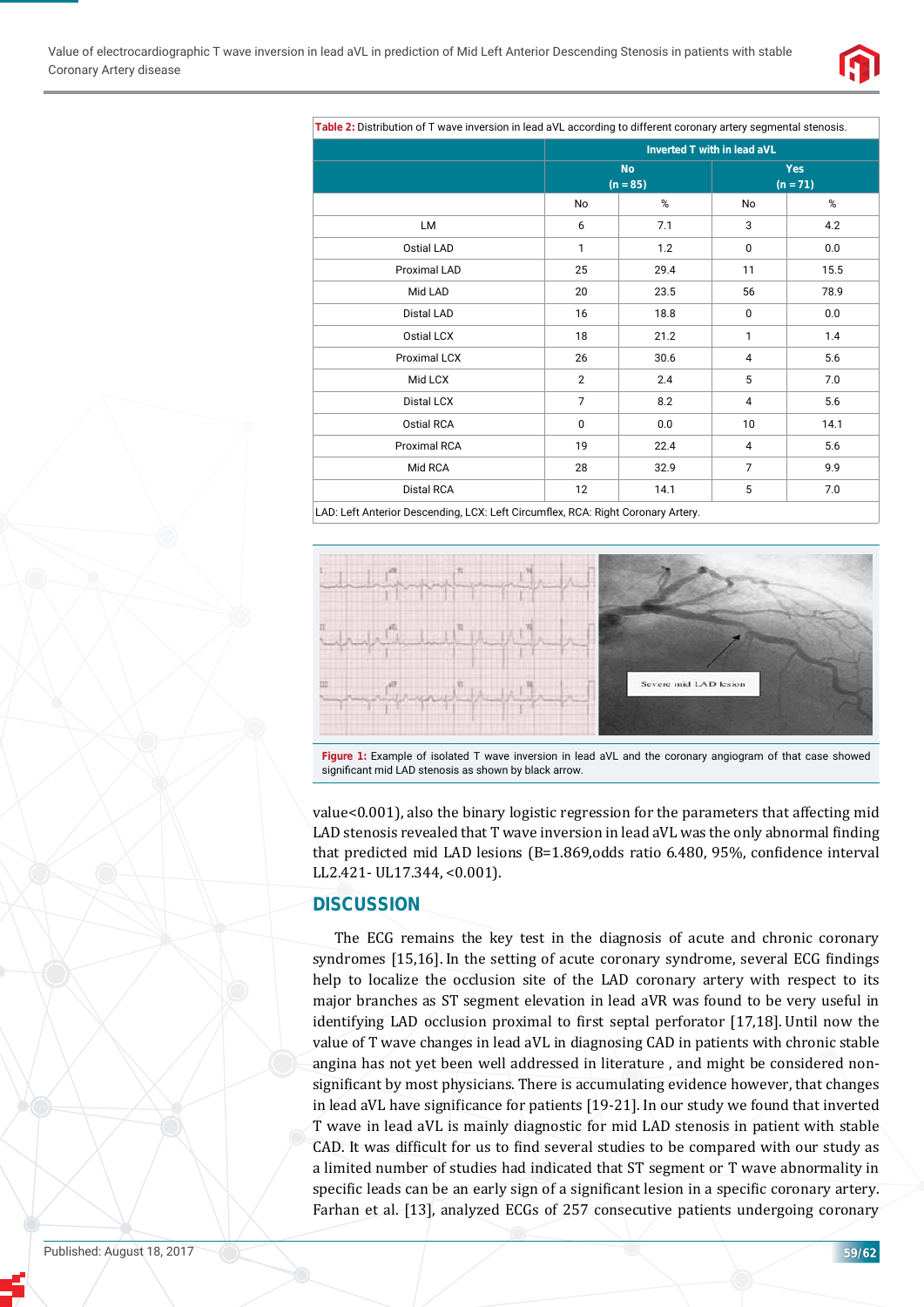

angiography, all patients had chronic stable angina, all patients with secondary T wave inversion had been excluded (66 patients). The remaining 191 patients constituted the study population and found that T wave inversion in aVL was found to be the only ECG variable significantly predicting mid segment (LAD) lesions (Odds Ratio 2.93, 95% Confidence Interval 1.59-5.37,  $p=0.001$ . which is totally in agreement to our study, also Hassen GW et al. [22]. In a multidisciplinary prospective study, a single ECG with isolated T wave inversion in lead aVL that was interpreted by the computer as normal was given to all participants to interpret in writing. The readings by all physicians were compared by level of education and by specialty to one another and to the computer interpretation. They found of the 191 physicians participated in the study 48 (25.1%) identified and  $143$  (74.9%) did not identify the isolated T wave inversion in lead aVL, and at the end of the study they showed a case report of the association of inverted T wave in the ECG and the mid LAD stenosis and concluded that subtle ECG findings should be emphasized in their training so as not to miss significant findings that could cause morbidity and mortality. Also Hassen GW et al., in another study [23], concluded in his review article T wave inversion alone in lead aVL with no pathologic QS and/ or ST-T changes in other leads is usually described as normal ECG by the referring physicians and computer assisted ECG interpretation. The aforementioned cases and studies highlight the importance of the ECG changes in lead aVL and their prognostic significance. Health care providers should be alert of T wave inversion in aVL especially in presence of major risk factors for CAD and in absence of secondary causes that might alter the polarity of T wave. This will help early detection and treatment of patients with stable CAD.

### **STUDY LIMITATIONS**

The study is limited by its small sample size and by the study population, which only included patients with stable coronary artery disease and did not include those with acute coronary syndromes.

### **CONCLUSIONS**

This study confirmed the diagnostic value of T wave inversion in lead aVL in prediction of mid left anterior descending artery lesions in patients with stable coronary artery disease.

## **REFERENCES**

- 1. Gaziano JM, Manson J, Ridker PM. A Textbook of Cardiovascular Medicine 8<sup>th</sup> ed Philadelphia, PA: Saunders Elsevier. 2007.
- 2. Mensah GA, Brown DW. An overview of cardiovascular disease burden in the United States. Health Aff (Millwood). 2007; 26: 38-48. **Ref.**: https://goo.gl/Ay6Fff
- 3. Masood Ali Akbar, Imran Waheed, Salman Munir, Shahid Amin, Nadeem Hayat Mallick. Study of electrocardiographic t wave inversion in patients with tight mid left anterior descending artery stenosis. Cardiovasc Dis. 2014; 12: 30-32.
- 4. Nyman I, Areskog M, Areskog NH, Swahn E, Wallentin L. The RISC Study Group. Very early risk stratification by electrocardiogram at rest in men with suspected unstable coronary heart disease. J Intern Med. 1993; 234: 293-301. **Ref.**: https://goo.gl/J34NZQ
- 5. Okada M, Yotsukura M, Shimada T, Ishikawa K. Clinical implications of isolated T wave inversion in adults: electrocardiographic differentiation of the underlying causes of this phenomenon. J Am Coll Cardiol. 1994; 24: 739-745. **Ref.**: https://goo.gl/LbLea3
- 6. De Zwaan C, Bär FW, Wellens HJ. Characteristic electrocardiographic pattern indicating a critical stenosis high in left anterior descending coronary artery in patients admitted because of impending myocardial infarction. Am Heart J. 1982; 103: 730-736. **Ref.**: https://goo.gl/FbfUVC
- 7. Rhinehardt J, Brady WJ, Perron AD, Mattu A. Electrocardiographic manifestations of Wellens' syndrome. Am J Emerg Med. 2002; 20: 638-643. **Ref.**: https://goo.gl/q7ZhNQ
- 8. Chatterjee K, Harris A, Davies G, Leatham A. Electrocardiographic changes subsequent to artificial ventricular depolarization. Br Heart J. 1969; 31: 770-779. **Ref.**: https://goo.gl/yGNn9z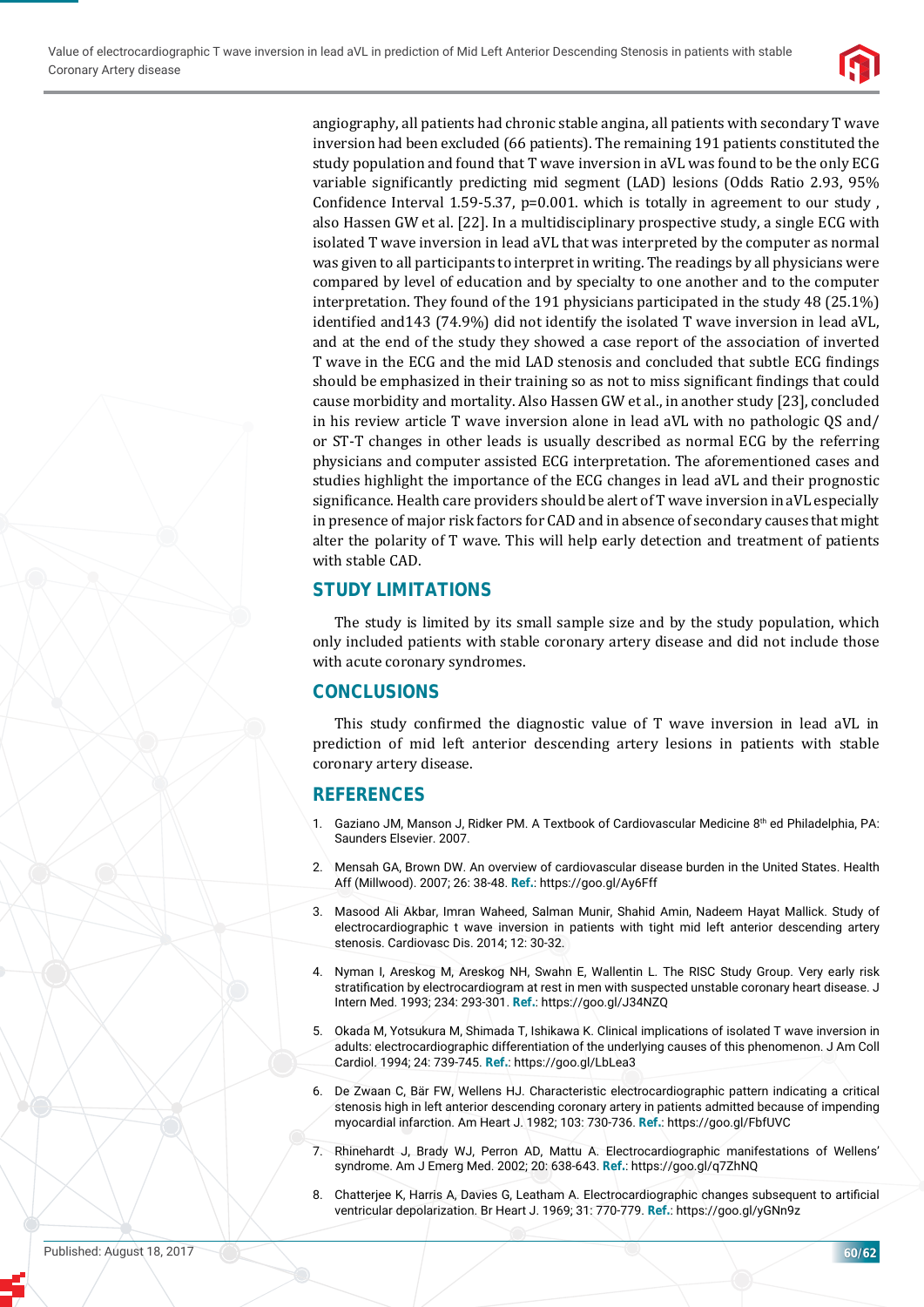

- 9. Gorgels AP, Vos MA, Mulleneers R, De Zwaan C, Bär FW, et al. Value of the electrocardiogram in diagnosing the number of severely narrowed coronary arteries in rest angina pectoris. Am J Cardiol. 1993; 72: 999-1003. **Ref.**: https://goo.gl/Piw9km
- 10. Engelen DJ, Gorgels AP, Cheriex EC, De Muinck ED, Ophuis AJ, Dassen WR, et al. Value of the electrocardiogram in localizing the occlusion site in the left anterior descending coronary artery in acute anterior myocardial infarction. J Am CollCardiol. 1999; 34: 389-395. **Ref.**: https://goo.gl/n9EjpY
- 11. Tamura A, Kataoka H, Mikuriya Y, Nasu M. Inferior ST segment depression as a useful marker for identifying proximal left anterior descending artery occlusion during acute anterior myocardial infarction. Eur Heart J. 1995; 16: 1795-1799. **Ref.**: https://goo.gl/bjJB7J
- 12. Hassen GW, Costea A, Smith T, Carrazco C, Hussein H, et al. The neglected lead on electrocardiogram: T wave inversion in lead aVL, nonspecific finding or a sign for left anterior descending artery lesion? J Emerg Med. 2014; 46: 165-170. **Ref.**: https://goo.gl/CEaEid
- 13. Farhan HL, Hassan KS, Al-Belushi A, Sallam M, Al-Zakwani I. Diagnostic Value of Electrocardiographic T Wave Inversion in Lead aVL in Diagnosing Coronary Artery Disease in Patients with Chronic Stable Angina. Oman Med J. 2010; 25: 124-127. **Ref.**: https://goo.gl/kvJmjf
- 14. Jukema JW, Vliegen HW, Bruschke AVG. Coronary angiography: principles, technique and interpretation. 1e druk, Leiden, the Netherlands, 2009. Chapter 3: 23-34.
- 15. Zimetbaum PJ, Josephson ME. Use of the electrocardiogram in acute myocardial infarction. New England Journal of Medicine. 2003; 348: 933-940.
- 16. Goldberger AL. Clinical Electrocardiography: A Simplified Approach, 7th ed. St. Louis, Mosby/Elsevier 2006.
- 17. Quyyumi AA, Crake T, Rubens MB, Levy RD, Rickards AF, Fox KM. Importance of "reciprocal" electrocardiographic changes during occlusion of left anterior descending coronary artery. Studies during percutaneous transluminal coronary angioplasty. Lancet. 1986; 1: 347-350. **Ref.**: https://goo.gl/o7coq6
- 18. Tamura A, Kataoka H, Mikuriya Y, Nasu M. Inferior ST segment depression as a useful marker for identifying proximal left anterior descending artery occlusion during acute anterior myocardial infarction. Eur Heart. J 1995; 16: 1795-1799. **Ref.**: https://goo.gl/dLcQpT
- 19. Hanna EB, Glancy DL. ST-segment depression and T-wave inversion: classification, differential diagnosis, and caveats. Cleve Clin J Med. 2011; 78: 404-414. **Ref.**: https://goo.gl/mJZabJ
- 20. Rashduni DL, Tannenbaum AK. Utility of ST segment depression in lead AVL in the diagnosis of right ventricular infarction. N J Med. 2003; 100: 35-37. **Ref.**: https://goo.gl/UJRU7T
- 21. Turhan H, Yilmaz MB, Yetkin E, Atak R, Biyikoglu SF, et al. Diagnostic value of aVL derivation for right ventricular involvement in patients with acute inferior myocardial infarction. Ann Noninvasive Electrocardiol. 2003; 8: 185-188. **Ref.**: https://goo.gl/h6A56h
- 22. GetawWorku Hassen, Ana Costea, Claire Carrazco, Tsion Frew, Anand Swaminathan, et al. Isolated T Wave Inversion in Lead aVL: An ECG Survey and a Case Report. Emerg Med Int. 2015. **Ref.**: https://goo.gl/AYsoem
- 23. Getaw Worku Hassen, Soheila TalebiGeorge Fernaine, Hossein Kalantari. Lead aVL on electrocardiogram: emerging as important lead in early diagnosis of myocardial infarction? Am J Emerg Med. 2014; 32: 785-788. **Ref.**: https://goo.gl/iavH1S